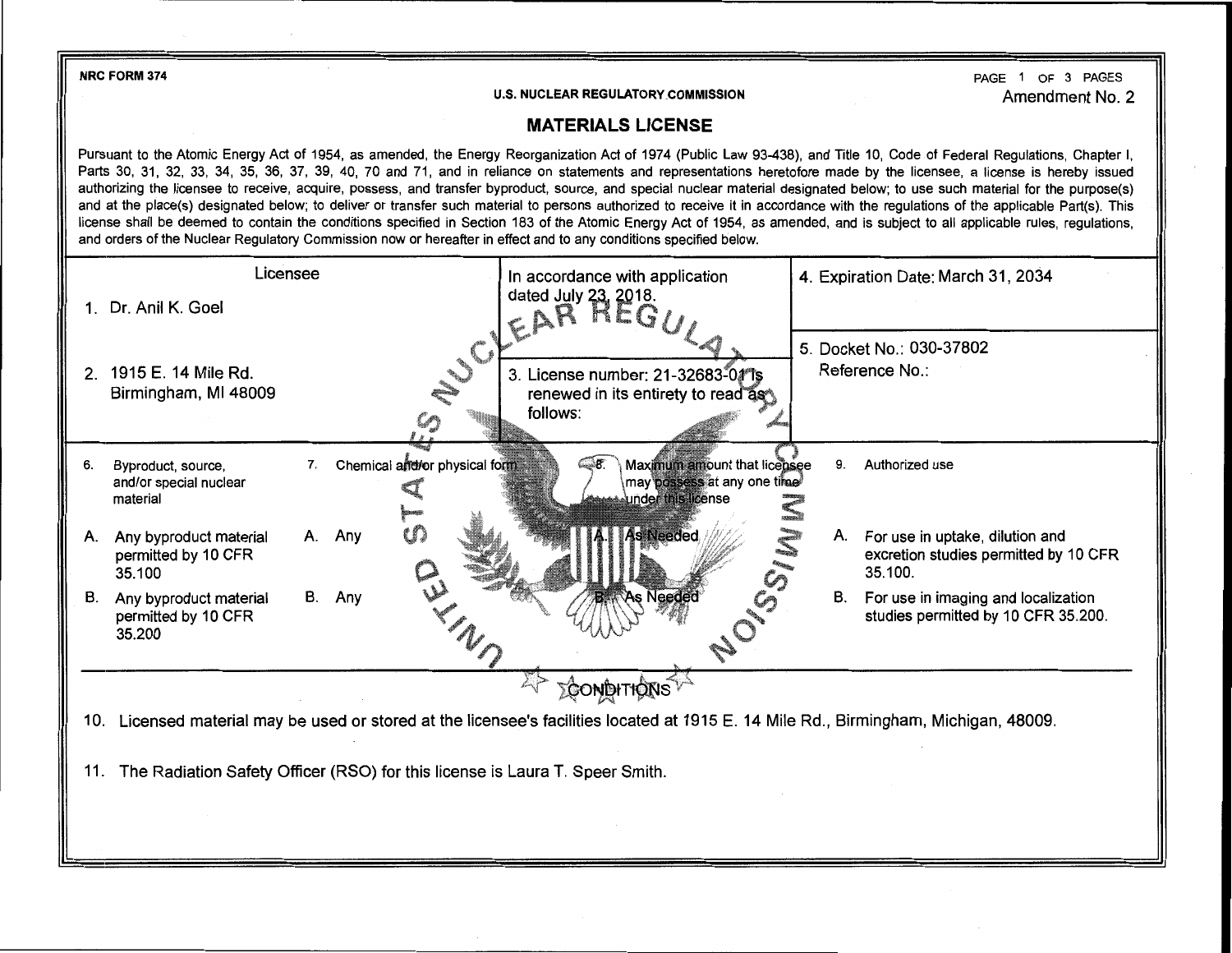| NRC FORM 374A<br><b>U.S. NUCLEAR REGULATORY COMMISSION</b>                                                                                                                                                      |                               |                                         | PAGE 2 OF 3 PAGES |  |  |                                                                                                                                          |  |
|-----------------------------------------------------------------------------------------------------------------------------------------------------------------------------------------------------------------|-------------------------------|-----------------------------------------|-------------------|--|--|------------------------------------------------------------------------------------------------------------------------------------------|--|
| <b>MATERIALS LICENSE</b>                                                                                                                                                                                        | License Number<br>21-32683-01 | Docket or Reference Number<br>030-37802 |                   |  |  |                                                                                                                                          |  |
| <b>SUPPLEMENTARY SHEET</b>                                                                                                                                                                                      | Amendment No. 2               |                                         |                   |  |  |                                                                                                                                          |  |
| 12. Licensed material shall only be used by, or under the supervision of:                                                                                                                                       |                               |                                         |                   |  |  |                                                                                                                                          |  |
| A. Individuals permitted to work as authorized users in accordance with a g GFR 35.13 and 10 CFR 35.14.<br>The following individuals are authorized users for the material and medical uses as indicated:<br>В. |                               |                                         |                   |  |  |                                                                                                                                          |  |
|                                                                                                                                                                                                                 |                               |                                         |                   |  |  | <b>Conductional and Use</b><br>Authorized User(M.D., D.O., etc.)<br>10 CFR 35.100,10 CFR 35.200<br>Anil K. Goel, M.D.<br><b>SURFACES</b> |  |
|                                                                                                                                                                                                                 |                               |                                         |                   |  |  |                                                                                                                                          |  |